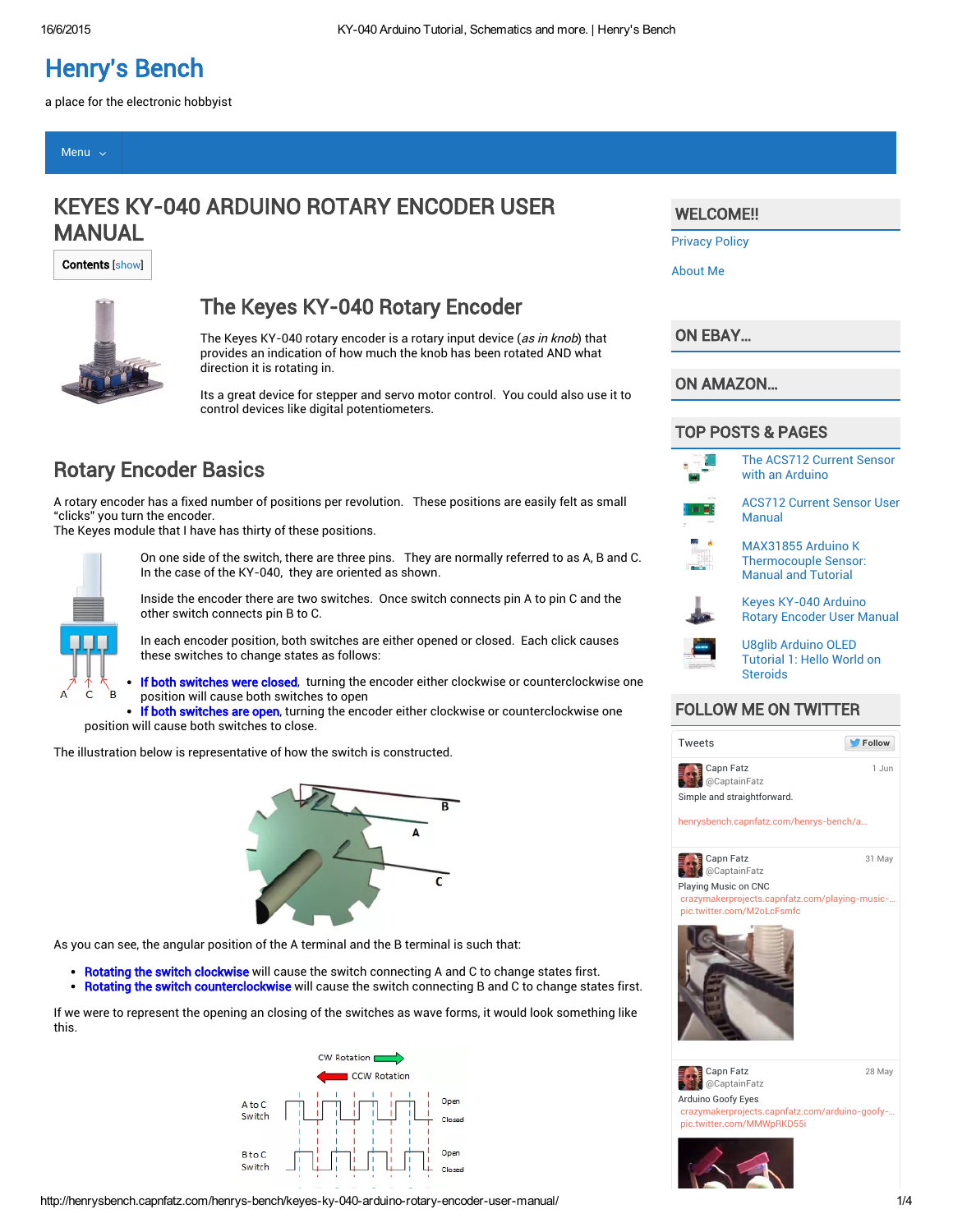16/6/2015 KY040 Arduino Tutorial, [Schematics](http://i1.wp.com/henrysbench.capnfatz.com/wp-content/uploads/2015/05/Rotary-Encoder-Phases.png) and more. | Henry's Bench



Essentially, determining which switch changed states first is how the direction of rotation of rotating is determined.

If A changed states first, the switch is rotating in a clockwise direction.

If B changed states first, the switch is rotating in a counter clockwise direction.

**Both Ope** 

## KY-040 Pin Outs

The pin outs for this rotary encoder are identified in the illustration below.



The module is designed so that a low is output when the switches are closed and a high when the switches are open.

The low is generated by placing a ground at Pin C and passing it to the CLK and DT pins when switches are closed.

The high is generated with a 5V supply input and pullup resistors, such that CLK and DT are both high when switches are open.

Not previously mentioned is the existence of of push button switch that is integral to the encoder. If you push on the shaft, a normally open switch will close. The feature is useful if you want to change switch function. For example, you may wish to have the ability to between coarse and fine adjustments.

# Keyes Rotary Encoder Schematic

A schematic for this module is provided below. R2 and R3 in the schematic are pull up resistors.

Click on it for a bigger view.



## Keyes KY-040 Evaluation Circuit

Successfully implementing the Rotary Encoder into any project requires a clear understanding of everything that has been discussed thus far. If you're still a little fuzzy, you may wish to throw together the evaluation circuit illustrated below:



VERY SLOWLY rotate then encoder shaft both clockwise and counterclockwise. Notice which LEDs change state first with rotation.

# KY-040 Arduino Tutorial

### Module Connection to the Arduino

Pretty straight forward… All you need to do is connect four wires to the module.







Tweet to @CaptainFatz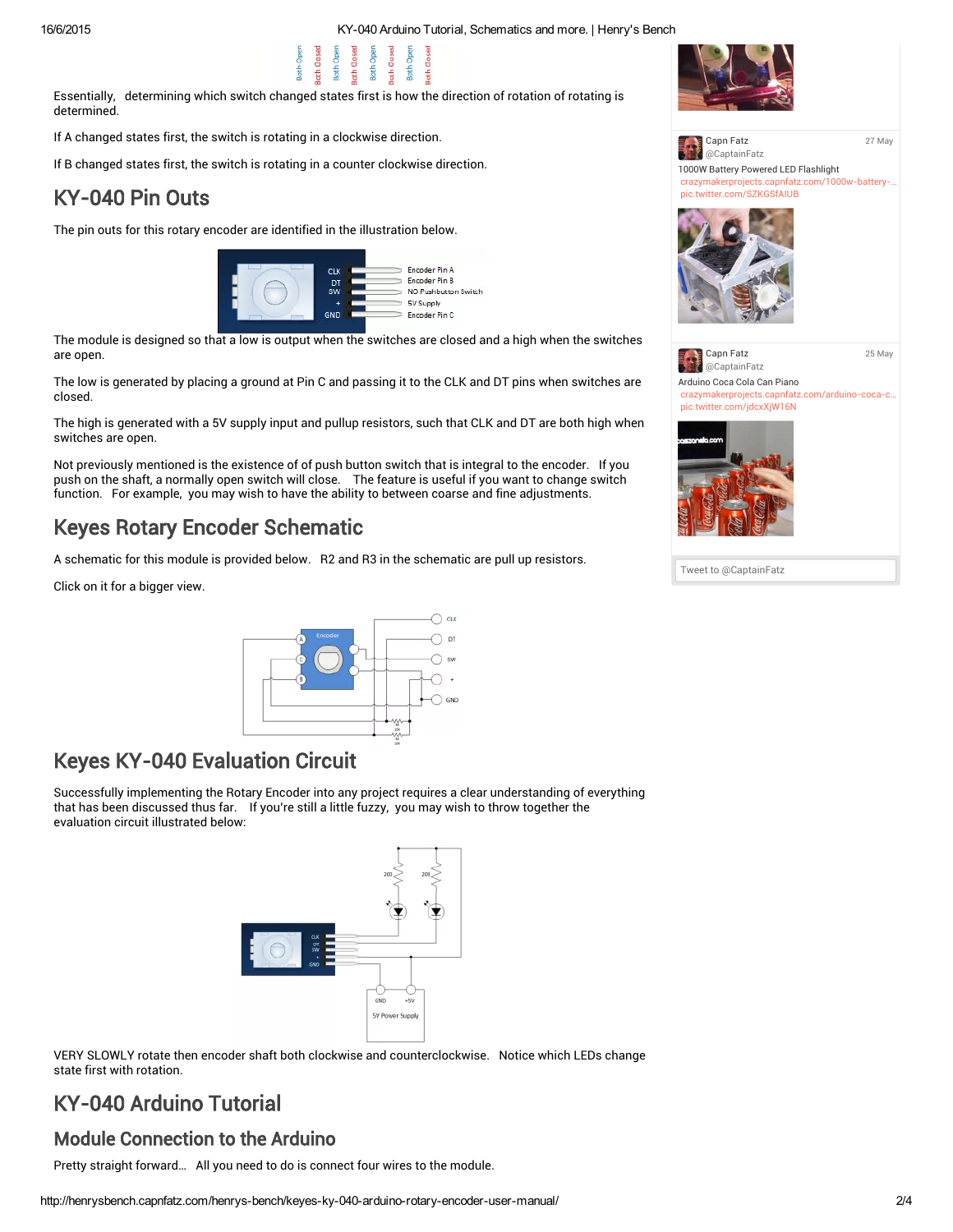

### The Arduino Sketch

This is a simple sketch that shows how to count the encoder position and how to determine direction of rotation. It has no switch debounce, nor does it us interrupts. A fully developed application might need to incorporate these in order to make it robust.

```
int pinA = 3; // Connected to CLK on KY-040
int pinB = 4; // Connected to DT on KY-040
int encoderPosCount = 0;
int pinALast;
int aVal;
boolean bCW;
void setup() {
 pinMode (pinA,INPUT);
  pinMode (pinB,INPUT);
  /* Read Pin A
  Whatever state it's in will reflect the last position
  */
  pinALast = digitalRead(pinA);
  Serial.begin (9600);
}
void loop() {
  aVal = digitalRead(pinA);
  if (aVal != pinALast){ // Means the knob is rotating
    // if the knob is rotating, we need to determine direction
    // We do that by reading pin B.
    if (digitalRead(pinB) != aVal) { // Means pin A Changed first - We're Rotating
      encoderPosCount ++;
     bcW = true;} else {// Otherwise B changed first and we're moving CCW
     bCW = false;
      encoderPosCount--;
    }
    Serial.print ("Rotated: ");
    if (bCW){
      Serial.println ("clockwise");
    }else{
     Serial.println("counterclockwise");
    }
    Serial.print("Encoder Position: ");
    Serial.println(encoderPosCount);
  }
  pinALast = aVal;
}
```
Share this:



#### ADD A COMMENT

Your email address will not be published. Required fields are marked \*

Name

Email

Website